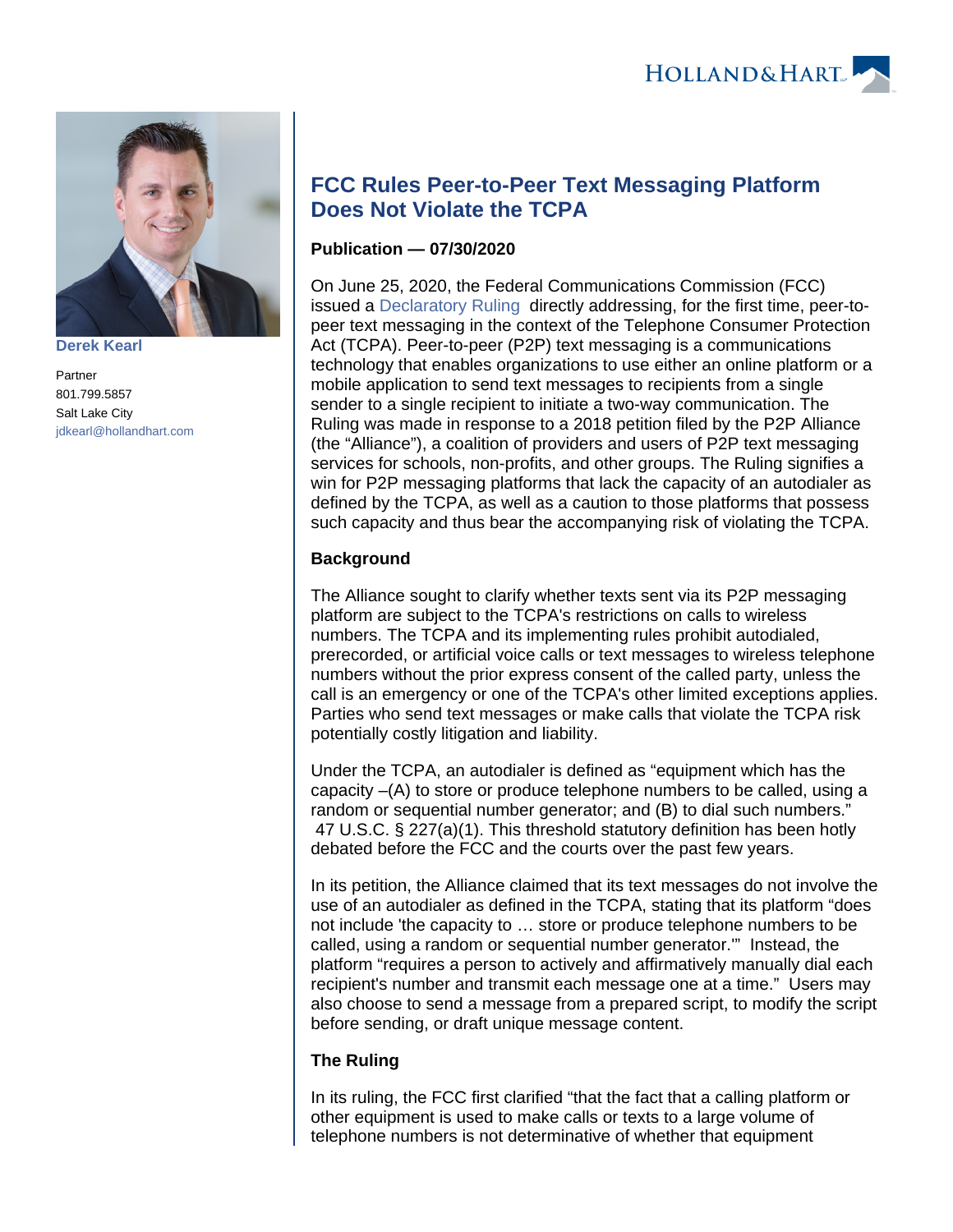

constitutes an autodialer under the TCPA." Instead, whether the calling platform or equipment is an autodialer under the TCPA "turns on whether such equipment is capable of dialing random or sequential telephone numbers without human intervention." Thus, "[i]f a calling platform is not capable of dialing such numbers without a person actively and affirmatively manually dialing each one, that platform is not an autodialer and calls made using it are not subject to the TCPA's restrictions."

To the extent the P2P texting platform advocated by the Alliance is not capable of sending texts without a person actively and affirmatively manually dialing each number, the FCC determined that it is not an autodialer as defined by the TCPA.

The FCC's ruling was based on the plain language of the statute. It explained that, in light of the statute's definition of an autodialer, "only technology that has the capacity to store and produce numbers to be called using a random or sequential generator, and to dial such numbers is deemed to be an autodialer." The FCC also relied upon its long-held view that the basic function of an autodialer is to "dial numbers without human intervention" and that "manually placed text messages are permissible without prior express consent."

Lastly, the FCC addressed the Alliance's argument that even if its P2P technology were an autodialer, recipients of certain text messages using the P2P texting technology have indicated their consent to receive such messages by providing a contact number to which such messages are delivered. The FCC reiterated that TCPA's restrictions do not apply if the caller obtains the recipient's prior express consent. It also noted its repeated position that "'persons who knowingly release their telephone numbers' for a particular purpose 'have in effect given their invitation or permission to be called at the number which they have given' for that purpose, absent instructions to the contrary." For these reasons, the FCC concluded that where P2P calls are made to parties whom have knowingly released their number to the caller for a particular purpose, then "calls within the scope of that consent do not run afoul of the TCPA regardless of whether the caller used an autodialer."

#### **Key Takeaways**

Although the FCC did not rule on whether any particular P2P text platform is an autodialer, the Ruling is a significant win for P2P platforms, providing critical guidance to providers and users of such platforms, including these key takeaways:

- The ability to make a large number of calls or send a large number of text messages is not dispositive of whether a certain platform is an autodialer. Rather, whether a platform is an autodialer depends on its capacity to store or produce numbers to be called using a random or sequential number generator and to dial such numbers.
- P2P platforms that possess this capacity are at risk of being deemed an autodialer and thereby providers and users of such platforms are subject to the TCPA's restrictions and potential